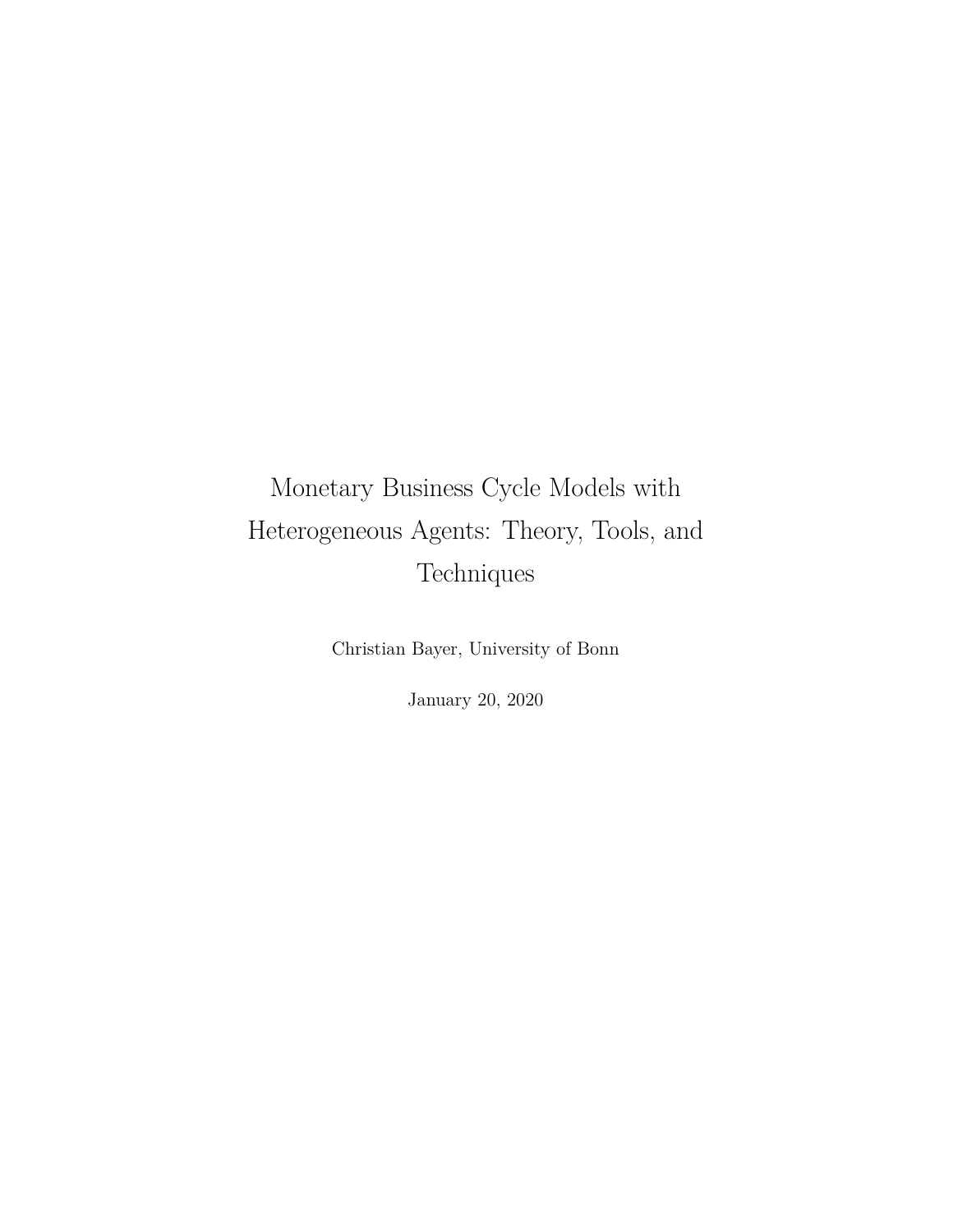## **Topics Covered**

- How do borrowing constraints change monetary policy transmission? From RANK to TANK to HANK.
- Idiosyncratic income risk and wealth distributions in aggregate models.
- Solving heterogeneous agent models by perturbation methods.
- Portfolio re-balancing and fiscal-monetary interactions

## **Preliminary course schedule**

|                                                             | Monday,<br>May 11                                                                                              | Tuesday,<br>May 12                                                                                                | Wednesday,<br>June 3                                                                                                | Thursday,<br>June 4                                                                                                                  |
|-------------------------------------------------------------|----------------------------------------------------------------------------------------------------------------|-------------------------------------------------------------------------------------------------------------------|---------------------------------------------------------------------------------------------------------------------|--------------------------------------------------------------------------------------------------------------------------------------|
| Session 1:<br>Theory<br>$(75 \text{ min})$                  | Hand-to-mouth<br>consumers:<br>Saver-spender<br>models of mon-<br>etary policy                                 | Idiosyncratic<br>risk and endo-<br>genous wealth<br>distribution<br>(Bewley, Hug-<br>gett, Aiyagari)              | Setting<br><b>up</b><br>a<br>first,<br>simple<br>HANK<br>model<br>and<br>channels<br>οf<br>monetary<br>transmission | Portfolio<br>re-<br>balancing,<br>liquidity<br>pro-<br>vision<br>and<br>monetary-fiscal<br>interactions<br>$\cdot$ in<br>HANK models |
| Session 2:<br><b>Tools</b><br>$(75 \text{ min})$            | Reminder: Lin-<br><b>DSGE</b><br>earized<br>Models as so-<br>lutions to non-<br>linear difference<br>equations | Endogenous<br>methods<br>grid<br>solve<br>$\mathrm{d}v$ -<br>$\mathop{\mathrm{to}}$<br>namic decision<br>problems | Finding<br>sta-<br>tionary<br>$dis-$<br>tributions<br>of<br>wealth<br>and<br>income                                 | Linearizing<br>a<br>heterogeneous<br>agent model                                                                                     |
| Session 3:<br>Techniques<br>(Coding,<br>$120 \text{ min}$ ) | Setting up our<br>baseline aggre-<br>gate model                                                                | Simulating<br>$\mathbf{a}$<br>Bewley<br>econ-<br>omy                                                              | Solving<br>an<br>Aiyagari<br>econ-<br>omy                                                                           | Solving<br>your<br><b>HANK</b><br>first<br>model                                                                                     |